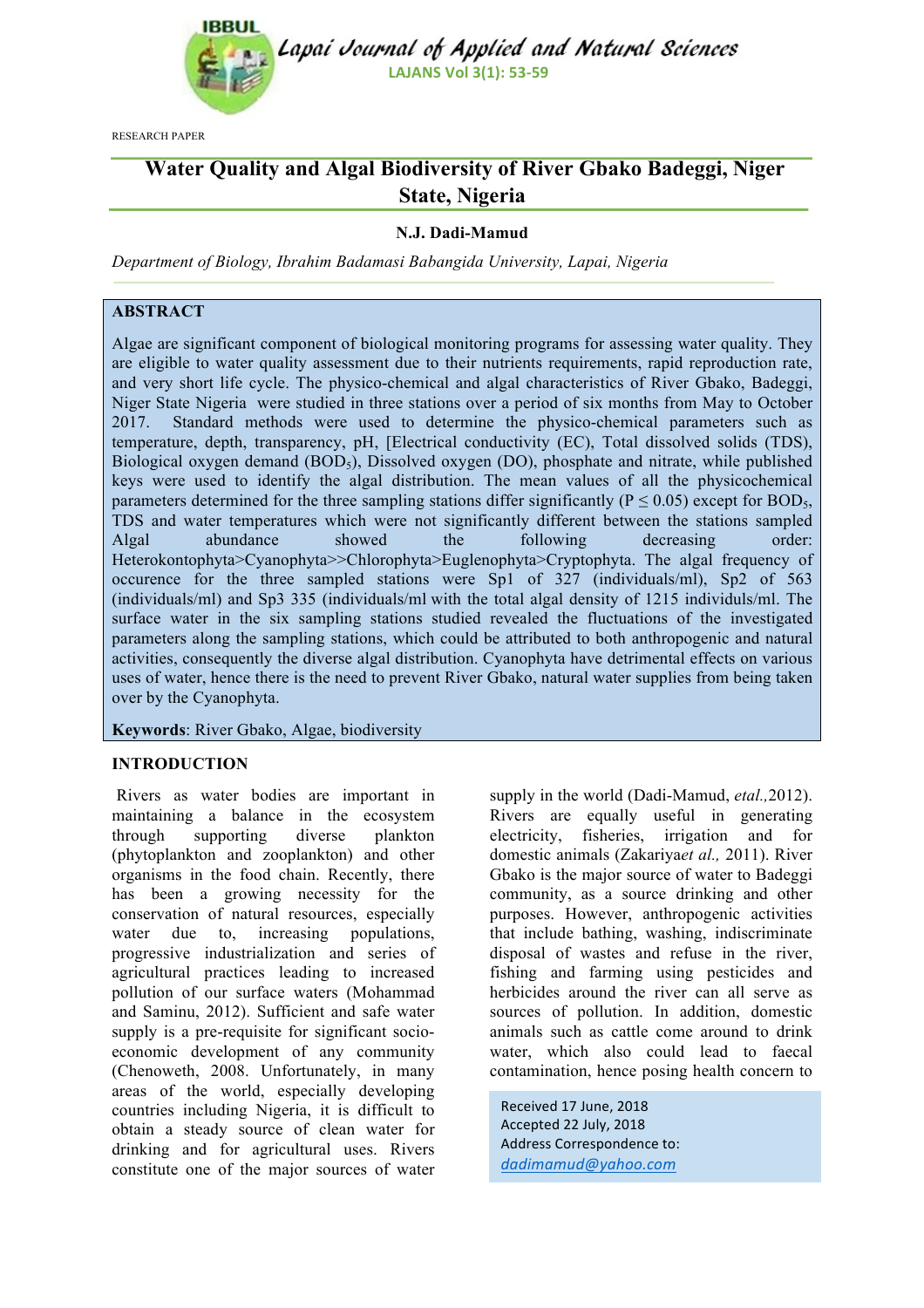the people of the community. The assessment and continuous monitoring of the quality of water sourced from rivers can be used to define existing conditions, detect trend and or establish sources of pollution. The quality of water is often affected by rocks, soil and surface through which it flows and anthropogenic e.g. Industrial, agricultural and mining activities (Ibeto and Onianwa, 2011).

Several studies revealed that these activities coupled with atmospheric factors affect the suitability of water for all purposes (Hulyal *et. al.*, 2008). Algae are eligible to water quality assessment due to their nutrients requirements, rapid reproduction rate and very short life cycle. They are important indicators to environmental situation since they respond immediately to both qualitative and quantitative composition of species in wide range of water situation due to alters in water chemistry (Gokce, 2016).

Algal abundance can be affected by turbidity levels, and other physicochemical factors High turbidity affects primary productivity, as it reduces the amount of light penetration which in turn reduces photosynthesis and hence primary productivity (APHA, 2005). Nutrient limitation is important in the regulation of algal abundance (Hirose *et al.,* 2003). Therefore, evaluating the physico-chemical and algal constituents of surface waters is essential in appraising their quality and suitability for various purposes (Nweze, 2009).

#### **METHODOLOGY**

#### **Study Area**

Badeggi is in Katcha Local Government area of Niger State, Nigeria, with its' headquarter in Bida. It coordinates are 9° 3' 0'' North and 6° 9'0'' East. River Gbako is located in Badeggi area and has the characteristic tropical climate of two distinct seasons, a dry season (November to April) and a wet season (May to October).



Figure 1: Showing Map of Badeggi in Katcha LGA of Niger State Nigeria, the sampling area

#### **Sampling Stations**

Samples for analyses of the physico-chemical and algal diversity were collected once in a month for six (6)] months during wet season (May to October) from three (3) sampling station along the course of River Gbako. The sampling points were; along the bridge, conflict of Egba stream and River Gbako labeled as SP1, SP2 and SP3 respectively.

Sampling position (Sp1) experiences anthropogenic activities which include collection of sand for construction, occasional bathing and washing of clothes. (Sp2) experiences no anthropogenic activities, and it is shaded by bridge, designated as control, while (Sp3) experiences moderate anthropogenic activities; but exposed to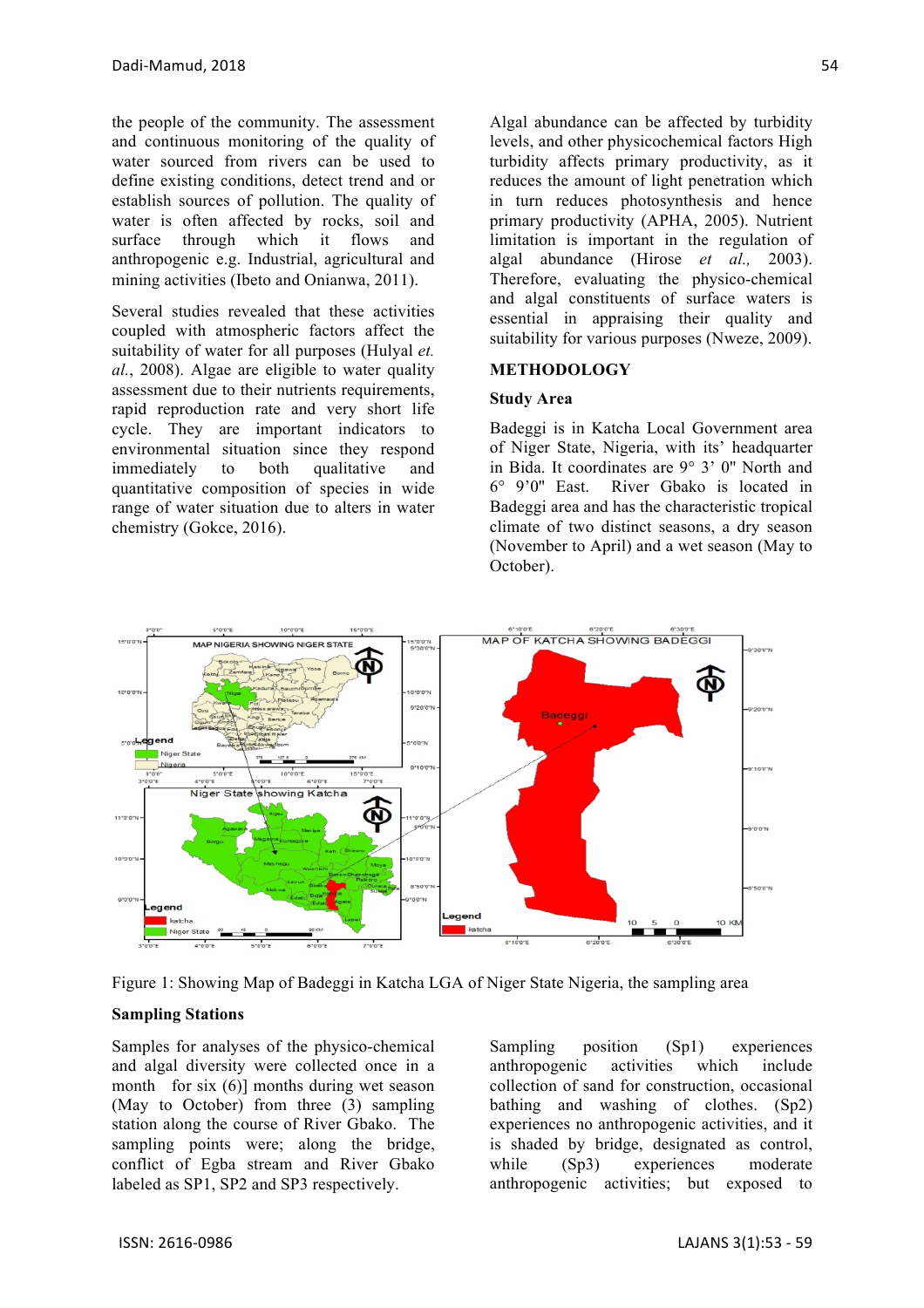sunlight due to no shading by vegetation and has a tributary. There are also farmlands along the banks where cassava, garden egg, pepper and maize are cultivated.

## **Samples Collection**

Water samples for physico-chemical analyses were collected with two liter plastic bottles for laboratory analyses. Sample for algal studies were collected in bottle (0.75litre volume) from the side of river after the methods of Nweze (2009). Physico-chemical analyses were carried out using the methods described by the America Public Health Association (APHA, 2005) as modified by Dadi-Mamud (2014). Subsurface samples for phytoplankton studies were collected using 1000 ml container filled to 800 ml mark. Algae from mud or water sediment for photo -benthos were collected by scooping mud from the river bed into transparent plastic container and The algae attached on base of river and on stones were brushed into 1 L of container. Samples for algal analyses were preserved with 2.4 ml Lugol's iodine in 800 ml of sample and the samples were kept in the dark(APHA, 2005) All samples collected were transported to the Biology laboratory Ibrahim Badamasi Babangida University Lapai in a plastic container. Identification was carried out using the dichotomous key of Bellinger and Sigee, (2010), in addition, standard texts used by Huynh and Serediak (2006). Algal enumeration was done using "Drop count method" as described by Ramanchandra and Solanki (2007).

# **Statistical Analysis**

Paleontological Statistics (PAST) version 3.01 was used for the Analysis of Variance (ANOVA), and post hoc test diversity for the physico-chemical characteristics and determination of the diversity of the algal species in each Sampling stations.

## **RESULTS**

#### **Physico-chemical parameters**

Monthly variations of the physico-chemical parameters of sp1 are presented in Table 1. The mean water temperature value were higher in station 1 than the other two stations, while the mean depth of the three sampling stations were highest in station one followed by station 2 and station 3 had the least depth. The mean transparency highest values were recorded in station 1 while the least in station 2. The mean pH values were  $6.92 \pm 0.24$ ,  $6.70 \pm 0.13$  and 6.00±0.46 for Sp1, Sp2 and Sp3 respectively. River Gbako mean values for total dissolved solids (TDS) for the three sampling sites were highest in station 3 followed by station 1 and sampling station 2 had the lowest value recorded in this study. The electrical conductivity (EC) mean values for Sp1, Sp2 and Sp3 were recorded in the values of 130.00±0.24, 120.06±5.01 and 140.00±4.56 respectively. Biochemical Oxygen Demand  $(BOD<sub>5</sub>)$  mean values for Sp1, Sp2 and Sp3 were lowest in station 2 and highest in station 1, while the Dissolved oxygen (DO) mean values were lowest in station 1 and highest in station 2, with high values of the DO when the  $BOD<sub>5</sub>$  is low and high values of  $BOD<sub>5</sub>$  when the DO is low, as determined in the study. The macronutrients of Phosphate  $(PO<sub>4</sub>-P)$  and Nitrate  $(NO<sub>3</sub>-N)$  mean values were recorded to be 1.45±0.02mg/l, 1.23±0.04mg/l and 3.75±0.01mg/l and 116.36±2.31mg/l, 85.45±4.21mg/l and 74.55±2.01mg/l respectively. All the mean values of the physicochemical parameters determined for the three sampling stations differ significantly (P>0.05) except for BOD5, TDS and Water temperatures which are not significantly different within the stations sampled as revealed by post hoc test.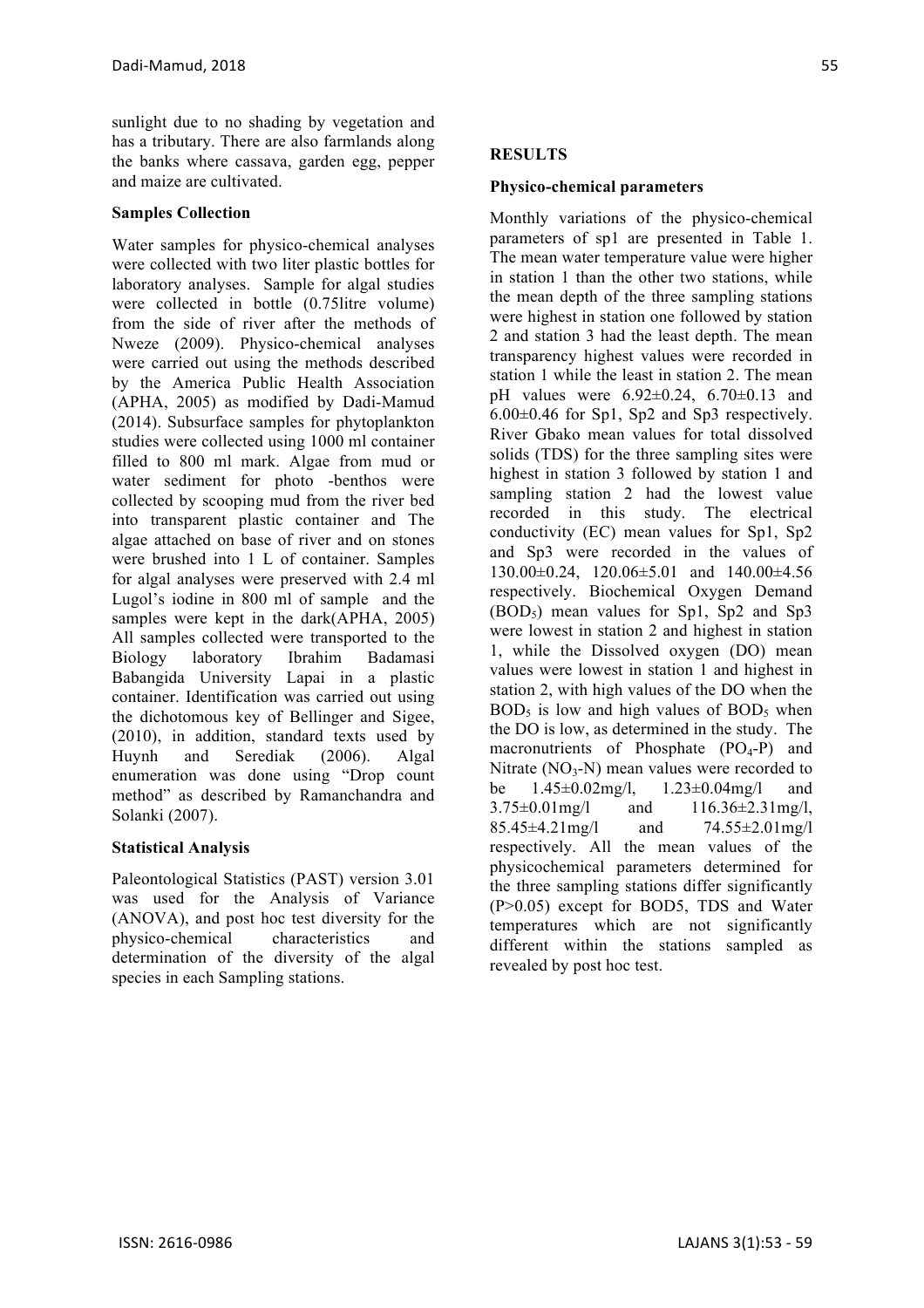| Physicochemical    | Sp1                            | Sp2                            | Sp3                             |
|--------------------|--------------------------------|--------------------------------|---------------------------------|
| Properties         | Mean SED                       |                                |                                 |
| pH                 | $6.92 \pm 0.24^b$              | $6.70 \pm 0.13^{ab}$           | $6.00 \pm 0.46$ <sup>a</sup>    |
| Phosphate (mg/l)   | $1.45 \pm 0.02^{\mathrm{b}}$   | $1.23 \pm 0.04$ <sup>a</sup>   | $3.75 \pm 0.01$ °               |
| Nitrate (mg/l)     | $116.36 \pm 2.31^b$            | $85.45 \pm 4.21$ <sup>c</sup>  | $74.55 \pm 2.01$ <sup>c</sup>   |
| $D.O$ (mg/l)       | $0.06 \pm 0.01^a$              | $1.04 \pm 0.01^{b}$            | $0.08 \pm 0.01$ <sup>c</sup>    |
| $BOD5$ (mg/l)      | $0.10 \pm 0.00^a$              | $0.01 \pm 0.02$ <sup>a</sup>   | $0.06 \pm 0.01$ <sup>a</sup>    |
| $TDS$ (mg/l)       | $85.80 \pm 0.34$ <sup>c</sup>  | $79.2 \pm 2.04$ <sup>c</sup>   | 92.4 $\pm$ 4.57 $\degree$       |
| E.C.               | $130.00 \pm 0.24$ <sup>c</sup> | $120.06 \pm 5.01$ <sup>c</sup> | $140.00 \pm 4.56$ <sup>c</sup>  |
| Water temp. $(oC)$ | $29.60 \pm 0.02$ <sup>a</sup>  | $29.00 \pm 0.27$ <sup>a</sup>  | $29.00 \pm 1.78$ <sup>a</sup>   |
| Depth (cm)         | $31.00 \pm 0.04$ <sup>a</sup>  | $29.00 \pm 1.57$ <sup>a</sup>  | $100.00 \pm 4.57$ <sup>ab</sup> |
| Transparency (cm)  | $30.05 \pm 0.56^{\circ}$       | $14.00 \pm 0.31$ <sup>a</sup>  | $15.50 \pm 0.98^{\text{a}}$     |

Table1: Monthly Mean variations in physico-chemical parameters of River Gbako from May to October August for the three sampled stations

Values are mean  $\pm$  SEM of 3 determinations. Values along the same row with different superscripts are significantly different ( $p < 0.05$ ).

## **Algal biodiversity**

Monthly variations of algal density in (SP1) measured as individuals per milliliters are showed in Table 2. There were temporal variations in the algal density. The algal diversity for the three sampled stations were Sp1 of 327 (individuals/ml), Sp2 of 563 (individuals/ml) and Sp3 335 (individuals/ml) with the total algal density of 1215individuls/ml. Algal abundance showed: Heterokontophyta>Cyanophyta>Chlorophyta> Euglenophyta>Cryptophyta in decreasing order, while the percentage abundance of the species determined were Heterokontophyta had the highest percentage individuals/ml with

35.03%, followed by Cyanophyta which had 27.05% per Individuals/ml with Chlorophyta with percentage individuals/ml of 24.32.43% then Euglenophyta following with Individuals/ml of 11.76%, while Chryptophyta had the least percentage of 1.64% Individuals/ml. The most dominant organism in Sp1 was *Anabaena aequalis* Borge, while the least was *Pinnul aria*. *Oscillatoriarubescens* Dec was the most dominant species in Sp2 and Sp3 while the least species in Sp2 was Pinnul aria and *Navicula sp* 1 in Sp3 respectively. *Navicula sp* 1, *Navicula sp 2*, *Pinnul aria* and *Nitzschia sp* from the order Heterokontophyta were the most evenly distributed, while the remaining algal species were not evenly distributed.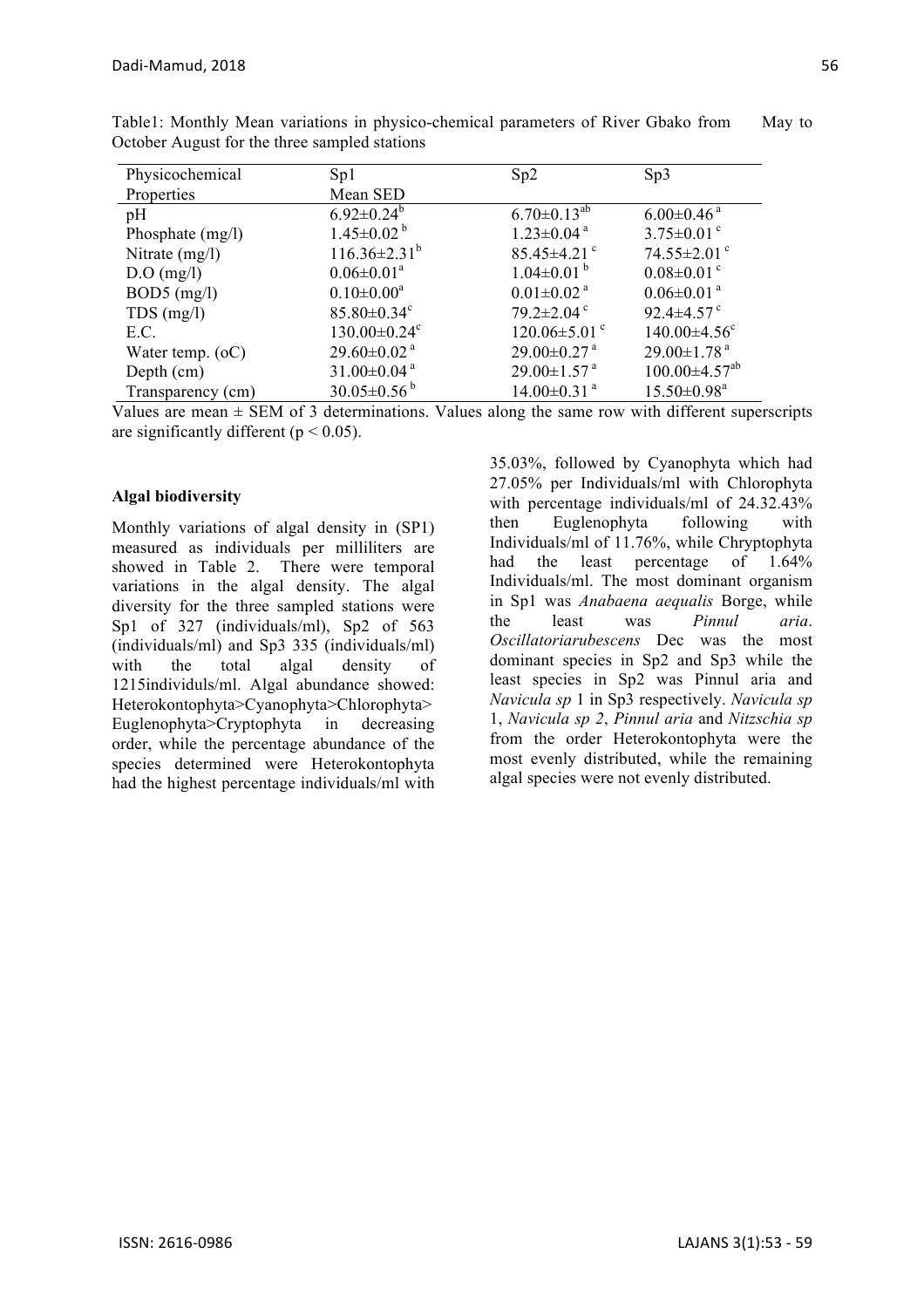| Organisms        | Genus/species               | Sampling stations        |                              |                          |       |            |
|------------------|-----------------------------|--------------------------|------------------------------|--------------------------|-------|------------|
| Order            |                             | Sp1                      | Sp2                          | Sp3                      | Total | Percentage |
|                  | Anabaena aequalis Borge     | 74                       | 20                           |                          | 84    | 6.91       |
|                  | CylindrospermummajusKuet    | 32                       | 10                           | $\blacksquare$           | 42    | 3.45       |
| Cyanophyta       | Oscillatoria rubescens Dec  |                          | 101                          | 72                       | 173   | 14.23      |
|                  | Lyngbyaaestuarii Liebman    |                          |                              | 30                       | 30    | 2.46       |
|                  |                             |                          |                              |                          |       | 27.05      |
| Cryptophyta      | Cryptomonasacuta Butcher    |                          | 20                           |                          | 20    | 1.64       |
|                  |                             |                          |                              |                          |       | 1.64       |
| Chlorophyta      | Closteriumparvulum Nägeli   | 17                       | $\qquad \qquad \blacksquare$ | 25                       | 42    | 3.45       |
|                  | Spirogyra fluviatilisHilse  | 11                       | $\overline{4}$               | $\blacksquare$           | 15    | 1.23       |
|                  | AnkistrodesmusfalcatusRalfs | 11                       | 71                           | 18                       | 100   | 8.23       |
|                  | CosmariumpanamensePresc     | $\overline{\phantom{0}}$ | 95                           | 40                       | 135   | 11.11      |
|                  | <b>UlothrixaequalisKuet</b> |                          | 5                            |                          | 5     | 0.41       |
|                  |                             |                          |                              |                          |       | 24.43      |
| Euglenophyta     | Euglena acusEhrenb          | 35                       | 35                           |                          | 70    | 5.76       |
|                  | Euglena sanguineaEhrenb     |                          |                              |                          |       |            |
|                  |                             | 36                       | 37                           |                          | 73    | 6          |
|                  |                             |                          |                              |                          |       | 11.76      |
|                  | Navicula sp. 1              | 42                       | 28                           | 9                        | 79    | 6.5        |
| Heterokontophyta | Navicula sp. 2              | 18                       | 18                           | 12                       | 48    | 3.95       |
|                  | Navicula sp. 3              |                          | 42                           | 17                       | 59    | 4.85       |
|                  | Pinnul aria                 | $\overline{3}$           | $\overline{2}$               | 18                       | 23    | 1.89       |
|                  | Nitzschia sp                | 8                        | 10                           | 9                        | 27    | 2.22       |
|                  | Diatoma sp                  | 40                       | 60                           | $\overline{\phantom{a}}$ | 100   | 8.23       |
|                  | Cymbella sp                 | -                        | $\overline{\phantom{a}}$     | 54                       | 54    | 4.44       |
|                  | EunotiatetraodonEhrenb      |                          | 5                            | 20                       | 25    | 2.05       |
|                  | Stauroneis sp               |                          | -                            | 11                       | 11    | 0.9        |
|                  |                             |                          |                              |                          |       | 35.05      |
| <b>Total</b>     |                             | 327                      | 563                          | 335                      | 1215  | 100        |

**Table 4: Composition, relative abundance and distribution of Algae in three stations in River Gbako, BadeggiNiger State from May, 2017 to October, 2017**

#### **DISCUSSION**

This present study revealed that physicochemical and algal characteristics of Gbako River showed spatiotemporal variations. Based on the results of the physico-chemical parameters, the water quality in Gbako River was slightly acidic but not highly polluted. Temperature results observed in this study agree with the reports of Dadi-Mamud *et al,*  (2014) that minimum and maximum temperature of  $24.5 - 29.5$ °C is normal for

tropical waters for optimal growth of organisms. Depth values recorded in this study are lower than those recorded by Aghoghovwia (2011) of  $780 - 1500$  cm on Warri River, Nigeria. Depth values tend to increase as a result of influx of flood which consequently increases the volume of water in the basin. Transparency is largely determined by suspended solids and tended to be high when suspended solids were low (Mohammad and Saminu, 2012),as obtained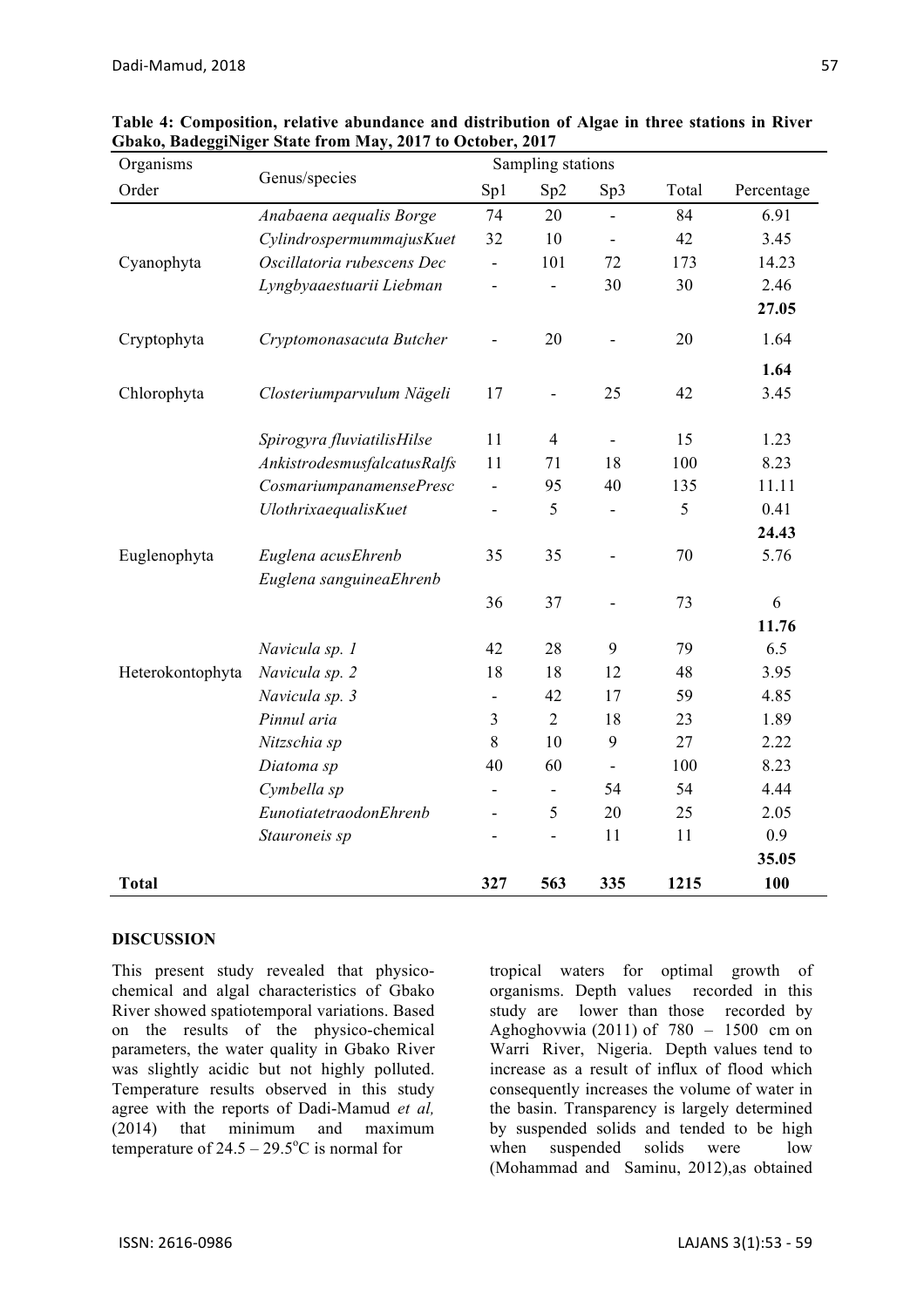in this study. The pH values recorded in this study indicated that the water was slightly acidic with occasional slight alkaline condition and this is in consonance with the report by Morris, (2003) that rivers flowing through forest are acidic with pH ranging from 4 to neutrality. Anthropogenic impacts involving the use of soaps and detergents may have also contributed to the acidic pH observed (Abubakar, 2007), though it falls within WHO permissible standard of 6.5 – 9.5. The variations in the mean TDS between months indicated that rainfall might have brought in nutrients that caused high values recorded. Flood from the rain dissolve solids from lands surrounding the river to increase TDS values during the rainy season (Abubakar, 2007). TDS mean value recorded in this study is below the WHO maximum permissible limit of 1000 mg/l. The high  $BOD<sub>5</sub>$  occurred in stations with low dissolved oxygen, this might be attributed to organic, inorganic and oxygen demanding pollutants present in the water sources (Mohammad and Saminu, 2012). The dissolved oxygen values recorded in this study is comparable to the values recorded by Mohammad and Saminu (2012) on Salanta River, Kano, Nigeria, and Dadi-Mamud (2014) on River Ndakotsu Lapai, Niger State Nigeria.Phosphate values recorded in this work is higher than the one recorded in River Ndakotsu Lapai, Niger State Nigeria by Dadi-Mamud et al, (2014). The values of nitrate recorded in this work are lower compared to the values obtained on Otamiri River by Akubugwo and Duru (2011).The concentration of phosphate observed is higher than the WHO limit and this could have been caused by rain, surface run-offs, agriculture run-off and laundry activities (Manjare *et al*., 2010). However, the composition, abundance and distribution of the algal species show that the Gbako River is moderately polluted. As noted by Mustapha,  $(2008)$ , high nitrate levels  $(> 1)$ mg/l) are not good for aquatic life; hence the River Gbako may not likely support a rich biota.

The lowest mean algal density of algal species in Sp1, could be attributed to the impact of anthropogenic activities taking place around and within the river. The distribution of algal species in Sp2 is higher than the two other stations sampled. It could also be attributed to low light intensity and absence of other

physical and chemical factors which promote algal growth (Zakariya *et al.,* 2011). The absence of anthropogenic activities in Sp2 the control station could have contributed to its increased in algal population. Heterokontophyta having the highest species number, represented majorly by diatoms, could be due to the fact diatoms seemed to have wider tolerance range for pH fluctuations. There are members of the Chlorophyta that serve as indicator organisms, such as desmids e.g. *Cosmarium*sp. And Ankistrodesmus sp., these desmids are found especially in oligotrophic environments (Yasmin et al., 2011). The presence of certain desmids, even in low numbers is considered to be a good indicator of mildly acidic, oligotrophic conditions (Wetzel, 2001). The results of the diversity indices showed also that the River Gbako is moderately polluted. Cyanophyta have detrimental effects on various uses of water (Zakariya et al., 2011), hence there is the need to prevent River Gbako, natural water supplies from being taken over by the Cyanophyta. The high density of algae in station 2 could be attributed to the high dissolved oxygen and macronutrients recorded in this station. Dadi-Mamud *et. all.,* reported high occurrence of Cyanobacteria in aquatic environments and tied it to physicochemical parameters.

# **REFERENCES:**

- Abubakar, M. M. (2007). The phytoplankton community of Nguru Lake, Kano. *Journal for Science Education, 4(1): 16-21.*
- APHA, (2005). *Standard methods for the examination of water and Wastewaters* 21<sup>st</sup> edition American Public Health Association American Water works Association Water Environment Federation American Public Health Association, Washington.1056pp.
- Chenoweth J., (2008). Minimum water requirement for social and economic development, *Science direct* Vol. 229 issues 1-3: 245-256.
- Belcher, H. and Swale, E. (1976).A Beginner's Guide to Freshwater Algae. Her MajestyStationery Office, London, 47 pp.Bellinger, E. G. and Siege, D. C.